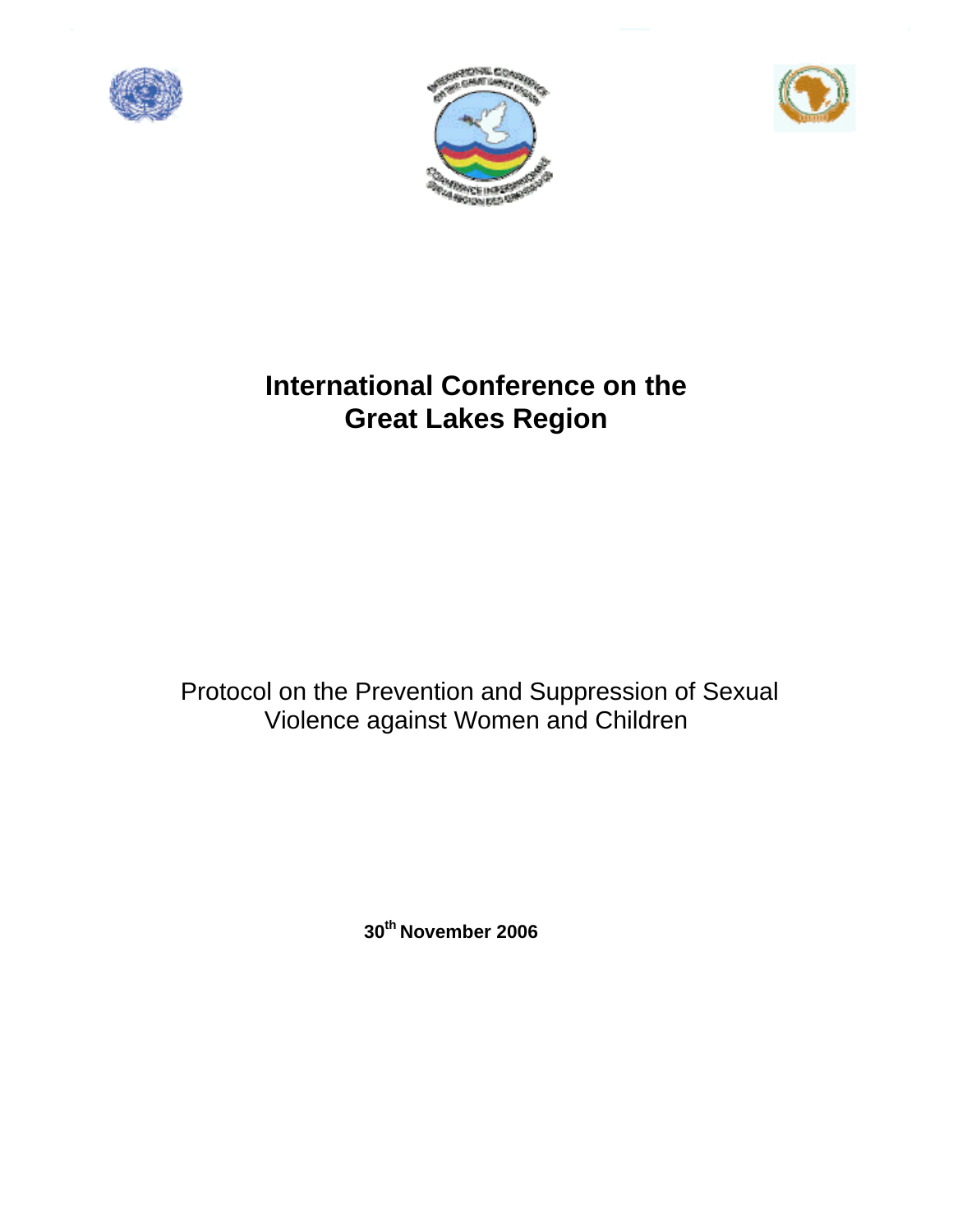#### **Preamble**

*We,* heads of State and government of the Member States of the International Conference on the Great Lakes Region;

*Considering* our Declaration on Peace, Security, Democracy and Development in the Great Lakes Region adopted and signed on  $20<sup>th</sup>$  November 2004 in Dar-es-Salaam, particularly Article 6 under which the Member States expressed deep concern for sexual violence and the exploitation of women and girls and their use as sexual slaves;

**Reaffirming** our commitment to its implementation on behalf of our peoples, particularly its Article 67 under which the Member States committed themselves to set up, amongst other things, regional mechanisms aimed at providing legal assistance to women and girls who are victims and survivors of rape as well as other acts of sexual violence and exploitation;

**Expressing** our commitment to comply with Resolution 1325 of the Security Council of the United Nations with respect to the protection of women and children during armed conflict;

*Conscious* of the high prevalence and widespread incidence of sexual violence in the Great Lakes Region and its destructive impact on the lives, health, physical, sexual, psychological, social, and economic well-being of women and children;

**Deeply concerned** by the context in which sexual violence is perpetrated in the Great Lakes Region by deliberately targeting women and children as a means of projecting the motives of armed conflict which has a spill over effect in the region;

*Mindful* that sexual violence is a form of gender-based violence which seriously inhibits the ability of women to contribute to, and benefit from, development, and to enjoy human and peoples rights and fundamental freedoms, in private or public life, in peace time or during situations of armed conflict contrary to the relevant international instruments, including the Charter of the United Nations 1945, Security Council Resolution 1325, the Universal Declaration of Human Rights 1948, Convention on the Prevention and Punishment of the Crime of Genocide 1948, Convention on the Elimination of All Forms of Discrimination Against Women 1979, General Recommendation 19 on Violence Against Women, Convention on the Rights of the Children 1989, the Protocol to Prevent, Suppress and Punish Trafficking in Persons, Especially Women and Children 2000, the African Charter on Human and Peoples' Rights 1981, and the Protocol to the African Charter on Human and Peoples' Rights on the Rights of Women in Africa 2003;

Agree as follows: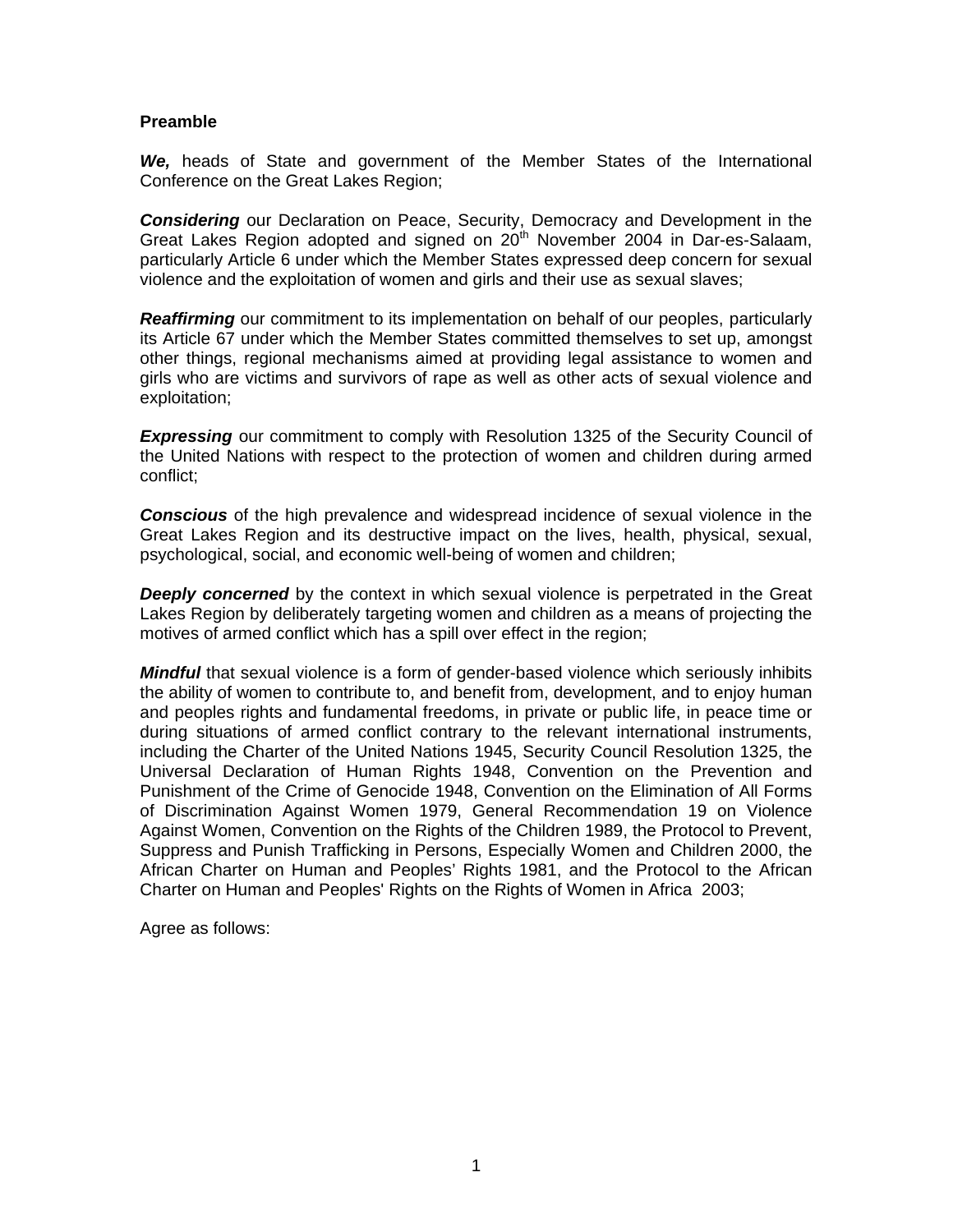## **Article 1**

#### **Definitions**

In this Protocol, unless the context otherwise requires, the following mean:

- 1. **Children**: every human being below the age of eighteen years, unless under the law applicable to the children, majority is attained earlier;
- 2. **Crimes Against Humanity**: any of the following acts when committed as part of a widespread or systematic attack directed against any civilian population, with knowledge of the attack:
	- a. Murder;
	- b. Extermination;
	- c. Enslavement;
	- d. Deportation or forcible transfer of population;
	- e. Imprisonment or other severe deprivation of physical liberty in violation of fundamental rules of international law;
	- f. Torture;
	- g. Rape, sexual slavery, enforced prostitution, forced pregnancy, enforced sterilization, or any other form of sexual violence of comparable gravity;
	- h. Persecution against any identifiable group or collectivity on political, racial, national, ethnic, cultural, religious, gender or other grounds that are universally recognized as impermissible under international law, in connection with any act referred to in this paragraph or any crime in international criminal law;
	- i. Enforced disappearance of women and children;
	- j. The crime of apartheid in relation to women and children; and
	- k. Other inhumane acts of a similar character intentionally causing great suffering, or serious injury to body or to mental or the physical health of women and children;
- 3. **Gender**: the social relations between men and women, within the context of society;
- 4. **Genocide**: any of the following acts committed with intent to destroy, in whole or in part, a national, ethnical, racial or religious group, as such:
	- a. Killing members of the group;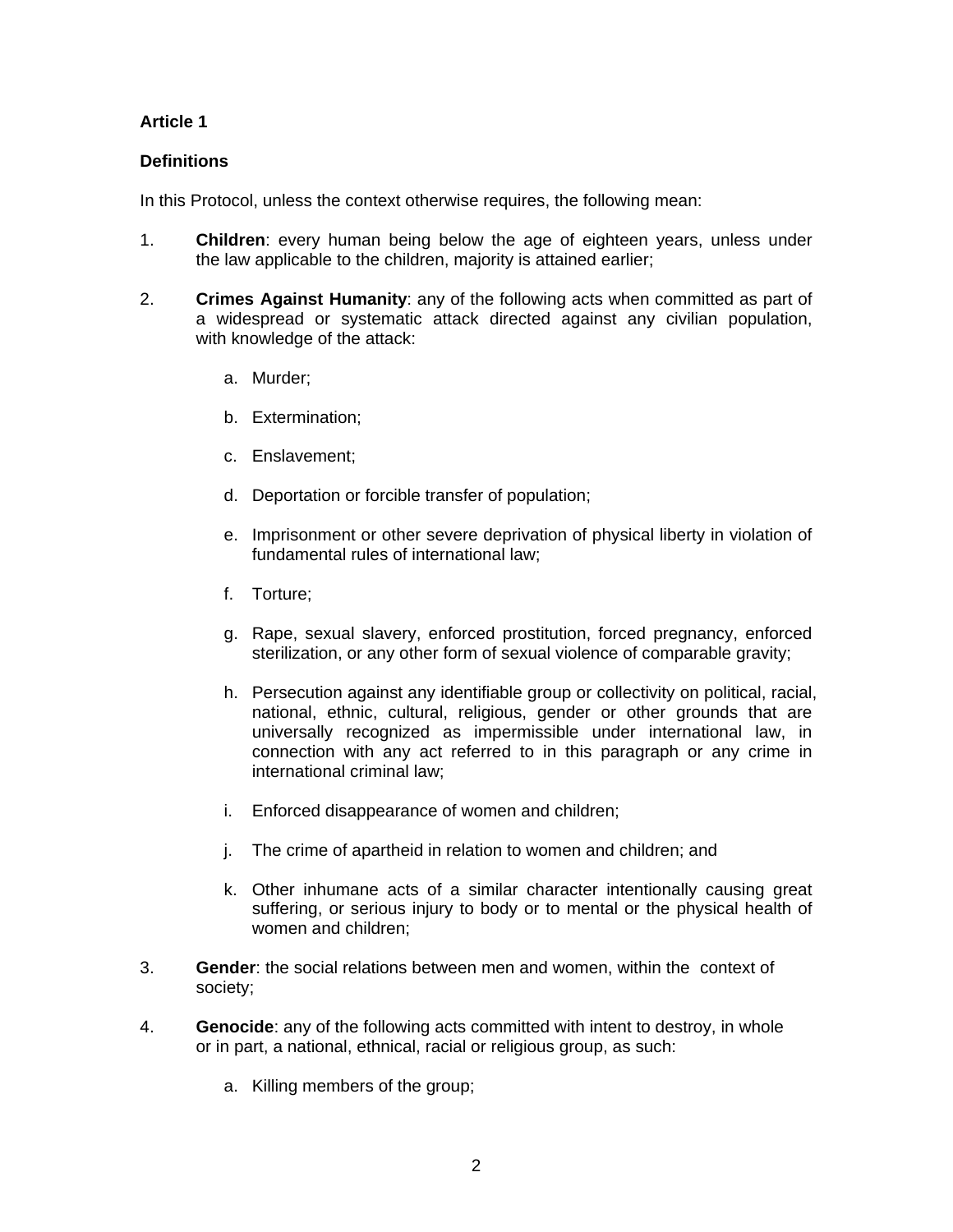- b. Causing serious bodily or mental harm to members of the group;
- c. Deliberately inflicting on the group conditions of life calculated to bring about its physical destruction in whole or in part;
- d. Imposing measures intended to prevent births within the group; and
- e. Forcibly transferring children of the group to another group;
- 5. **Sexual violence**: any act which violates the sexual autonomy and bodily integrity of women and children under international criminal law, including, but not limited to:
	- a. Rape;
	- b. Sexual assault;
	- c. Grievous bodily harm;
	- d. Assault or mutilation of female reproductive organs;
	- e. Sexual slavery;
	- f. Enforced prostitution;
	- g. Forced pregnancy;
	- h. Enforced sterilization;
	- i. Harmful practices, inclusive of all behaviour, attitudes and/or practices which negatively affect the fundamental rights of women and children, such as their right to life, health, dignity, education and physical integrity, as defined in the Protocol to the African Charter on Human and Peoples' Rights on the Rights of Women in Africa;
	- j. Sexual exploitation or the coercion of women and children to perform domestic chores or to provide sexual comfort;
	- k. Trafficking in, and smuggling of, women and children for sexual slavery or exploitation;
	- l. Enslavement by the exercise of any or all of the powers attaching to the right of ownership over women and includes the exercise of such power in the course of trafficking in women and children;
	- m. Forced abortions or forced pregnancies of women and girl children arising from the unlawful confinement of a woman or girl child forcibly made pregnant, with the intent of affecting the composition of the identity any population or carrying out other grave violations of international law, and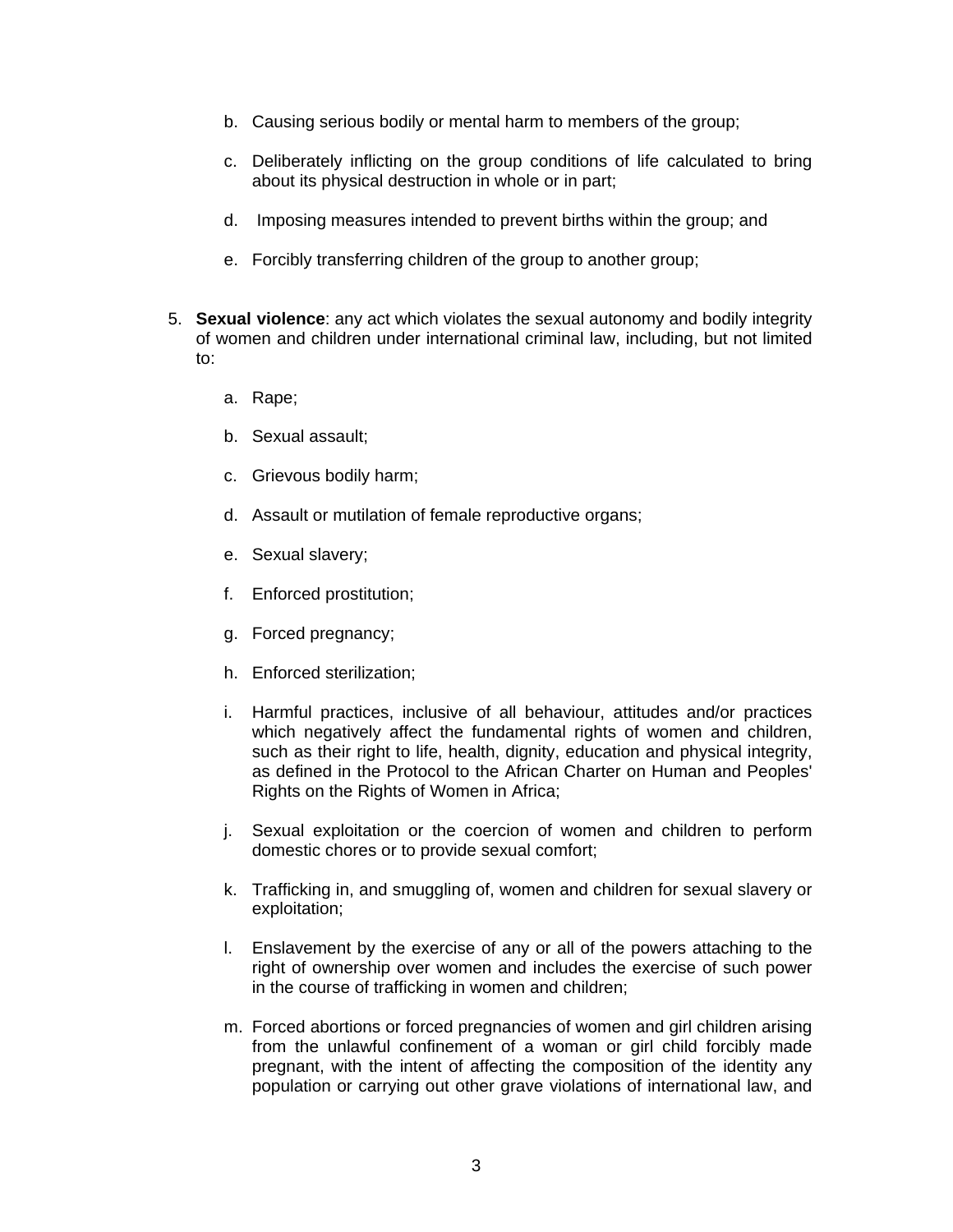as a syndrome of physical, social, and psychological humiliation, pain and suffering and subjugation of women and girls;

- n. Infection of women and children with sexually transmitted diseases, including HIV/AIDS; and
- o. Any other act or form of sexual violence of comparable gravity;

**Sexual violence** also includes gender-based violence that is directed against a woman because she is a woman or that affects women disproportionately. It includes acts that inflict physical, mental or sexual harm or suffering, threats of such acts, coercion and other deprivations of liberty, as defined by the United Nations Committee on the Elimination of All Forms of Discrimination Against Women, in General Recommendation 19;

- 6. **Trafficking in persons**: the recruitment, transportation, transfer, harbouring or receipt of persons, by means of the threat or use of force or other forms of coercion, of abduction, of fraud, of deception, of the abuse of power or of a position of vulnerability or of the giving or receiving of payments or benefits to achieve the consent of a person having control over another person, for the purpose of exploitation. Exploitation shall include, at a minimum, the exploitation of the prostitution of others or other forms of sexual exploitation, forced labour or services, slavery or practices similar to slavery, servitude or the removal of organs;
- 7. **War crimes**: grave breaches of the Geneva Conventions of 12 August 1949, namely, any of the following acts against persons or property protected under the provisions of the relevant Geneva Convention:
	- a. Willful killing;
	- b. Torture or inhuman treatment, including biological experiments;
	- c. Willfully causing great suffering, or serious injury to body or health;
	- d. Extensive destruction and appropriation of property, not justified by military necessity and carried out unlawfully and wantonly;
	- e. Compelling a prisoner of war or other protected person to serve in the forces of a hostile Power;
	- f. Willfully depriving a prisoner of war or other protected person of the rights of fair and regular trial;
	- g. Unlawful deportation or transfer or unlawful confinement; and
	- h. Taking of hostages;
- 8. **Women**: human beings of the female sex.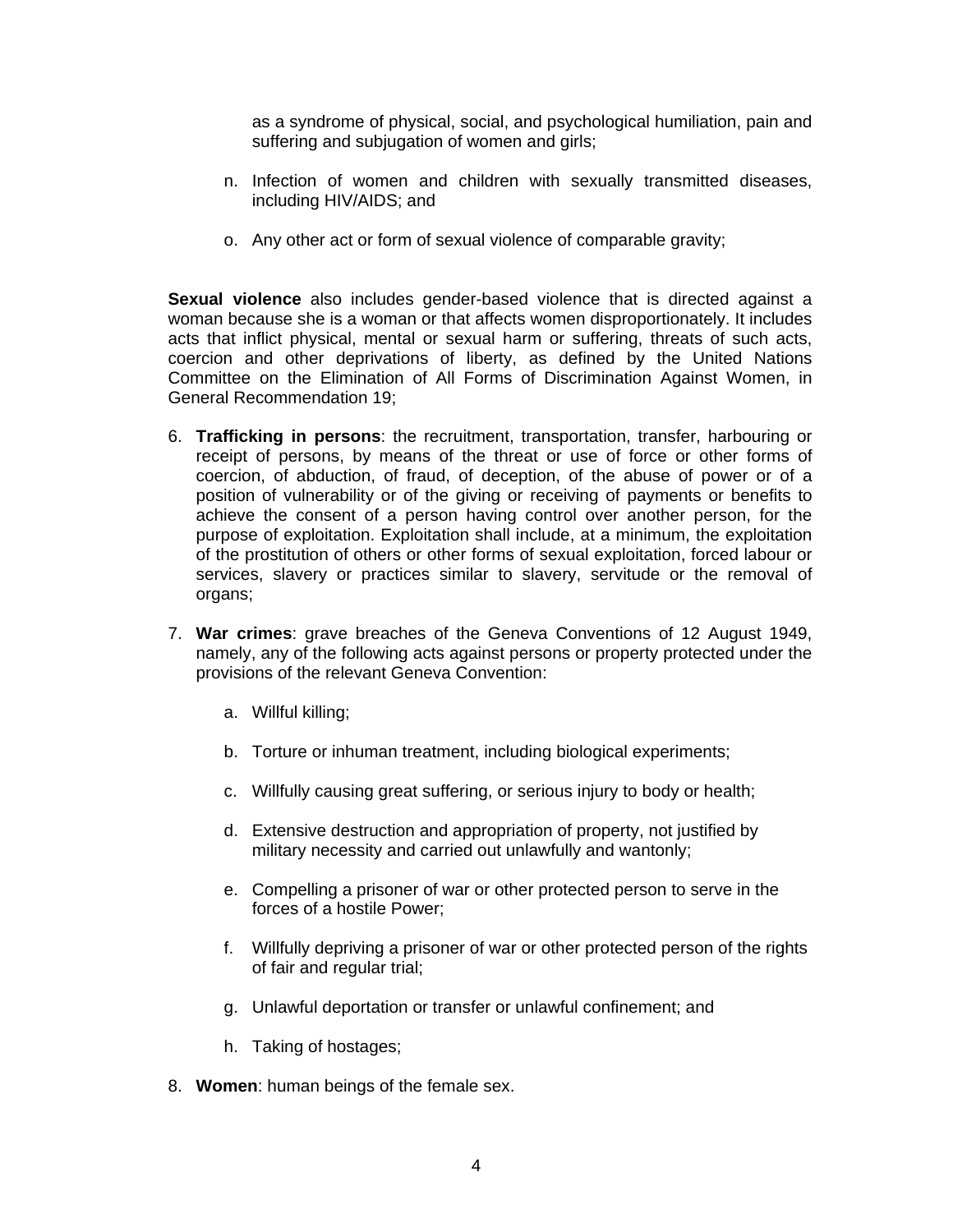## **Article 2**

#### **Objectives**

The objectives of this Protocol are to:

- 1. Provide protection for women and children against the impunity of sexual violence in the specific context of the Great Lakes Region;
- 2. Establish a legal framework under which Member States undertake to prosecute and punish the perpetrators of crimes of sexual violence in the Great Lakes Region;
- 3. Provide a legal basis for the surrender of persons and fugitives charged with committing offences of sexual violence, without prejudice to the Protocol on Judicial Cooperation;
- 4. Make provision for the establishment of a regional mechanism for providing legal, medical, material and social assistance, including counseling and compensation, to women and children who are victims and survivors of sexual violence in the Great Lakes Region.

#### **Article 3**

#### **Principles for Addressing Sexual Violence**

- 1. Member States agree that the principles for dealing with sexual violence under this Protocol shall derive from contemporary developments relating to the criminalisation of sexual violence and the punishment of the perpetrators of sexual violence under international criminal law.
- 2. Member States guarantee that sexual violence shall be punishable in times of peace and in situations of armed conflict.
- 3. Member States agree that measures taken by them to protect women and children from sexual violence shall be based on the principles contained in the instruments referred to in the Preamble of this Protocol.
- 4. Member States are encouraged to ratify and domesticate the Convention on the Elimination of All Forms of Discrimination Against Women, the Protocol to Prevent, Suppress and Punish Trafficking in Persons, Especially Women and Children and the Protocol to the African Charter on Human and Peoples' Rights on the Rights of Women in Africa.
- 5. Member States shall comply with, and implement, the Convention on the Rights of the Child.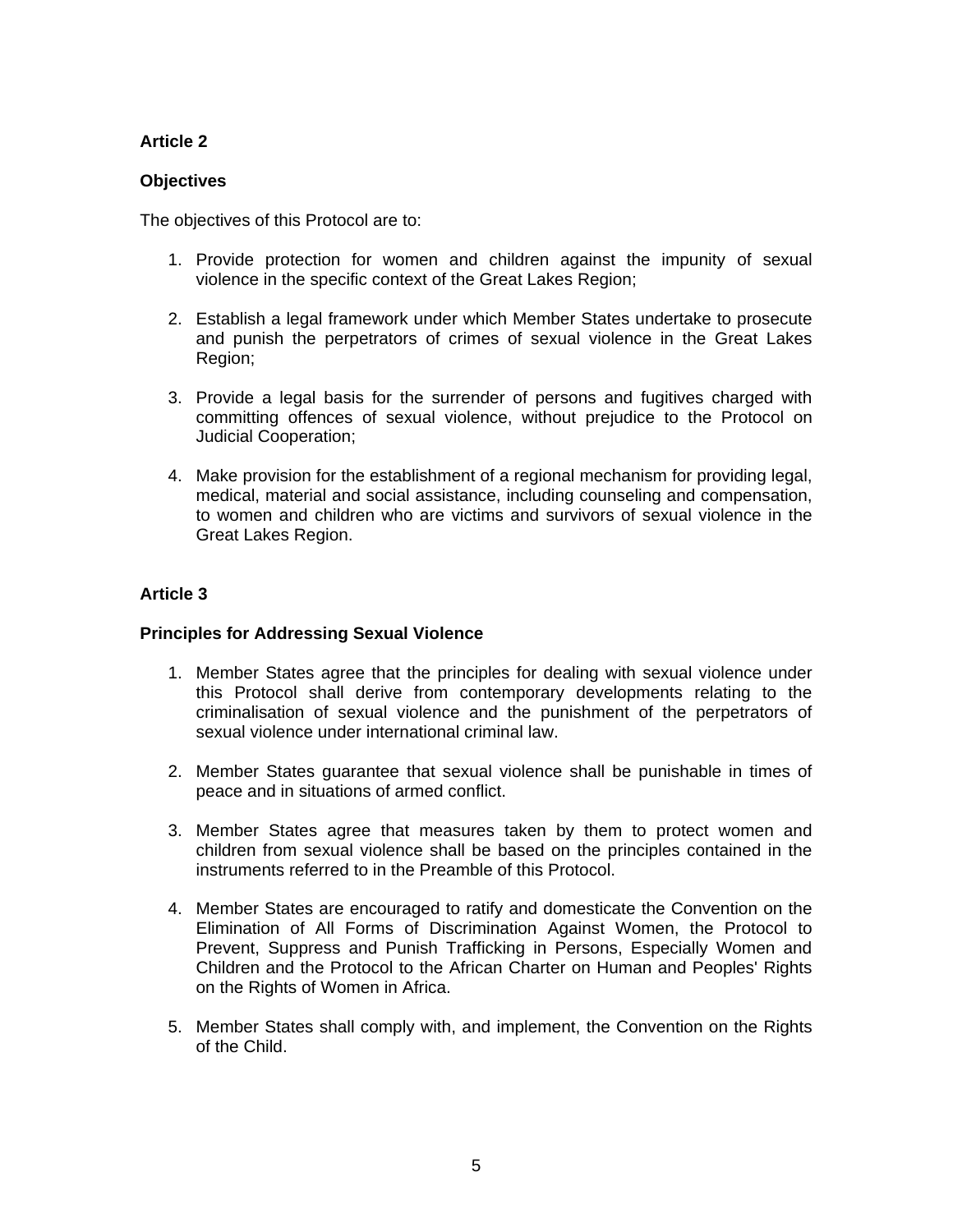#### **Article 4**

#### **Categories and Constituent Elements of Sexual Violence Crimes**

#### **I. The Crime of Sexual Violence**

Member States shall punish any person who, with intent, knowledge, recklessness, or negligence, violates the sexual autonomy and bodily integrity of any woman or child, by committing, aiding or abetting the commission of any of the acts of sexual violence referred to in Article 1(5) (6) of this Protocol.

#### **II. Sexual Violence in relation to Trafficking in Women and Children**

Member States shall punish any person who, with intent, knowledge, recklessness, or negligence, aids or abets the commission, of any of the acts of trafficking in relation to such a woman or child, as defined in Article 1(7) of this Protocol.

#### **III. Sexual Violence in relation to the Crime of Genocide**

Member States shall punish any person who violates the sexual autonomy and bodily integrity of any woman or child by committing, or aiding or abetting the commission of any of the acts of sexual violence in Article 1(5) (6), in connection with the commission of the crime of genocide as defined in Article 1(4) of this Protocol and the Convention on the Prevention and Punishment of the Crime of Genocide**.** 

#### **IV. Sexual Violence in relation to Crimes Against Humanity**

Member States shall punish any person who violates the sexual autonomy and bodily integrity of any woman or child by committing, or aiding or abetting the commission of any of the acts of sexual violence in Article 1(5) (6) in connection with the commission of crimes against humanity as defined in Article 1(2) of this Protocol and in other relevant international instruments.

#### **V. Sexual Violence in relation to War Crimes**

Member States shall punish any person who violates the sexual autonomy and bodily integrity of any woman or child by committing, or aiding or abetting the commission of any of the acts of sexual violence in Article 1(5) (6) in connection with the commission of war crimes as defined in Article 1(8) of this Protocol and the Geneva Conventions of 12 August 1949.

#### **Article 5**

#### **Maximum Sentence**

1. Member States encourage a maximum sentence of imprisonment as provided by national legislation for any person convicted of a crime of sexual violence against any woman or child, without prejudice to the imposition of a higher term of imprisonment or other more severe punishment for such a crime.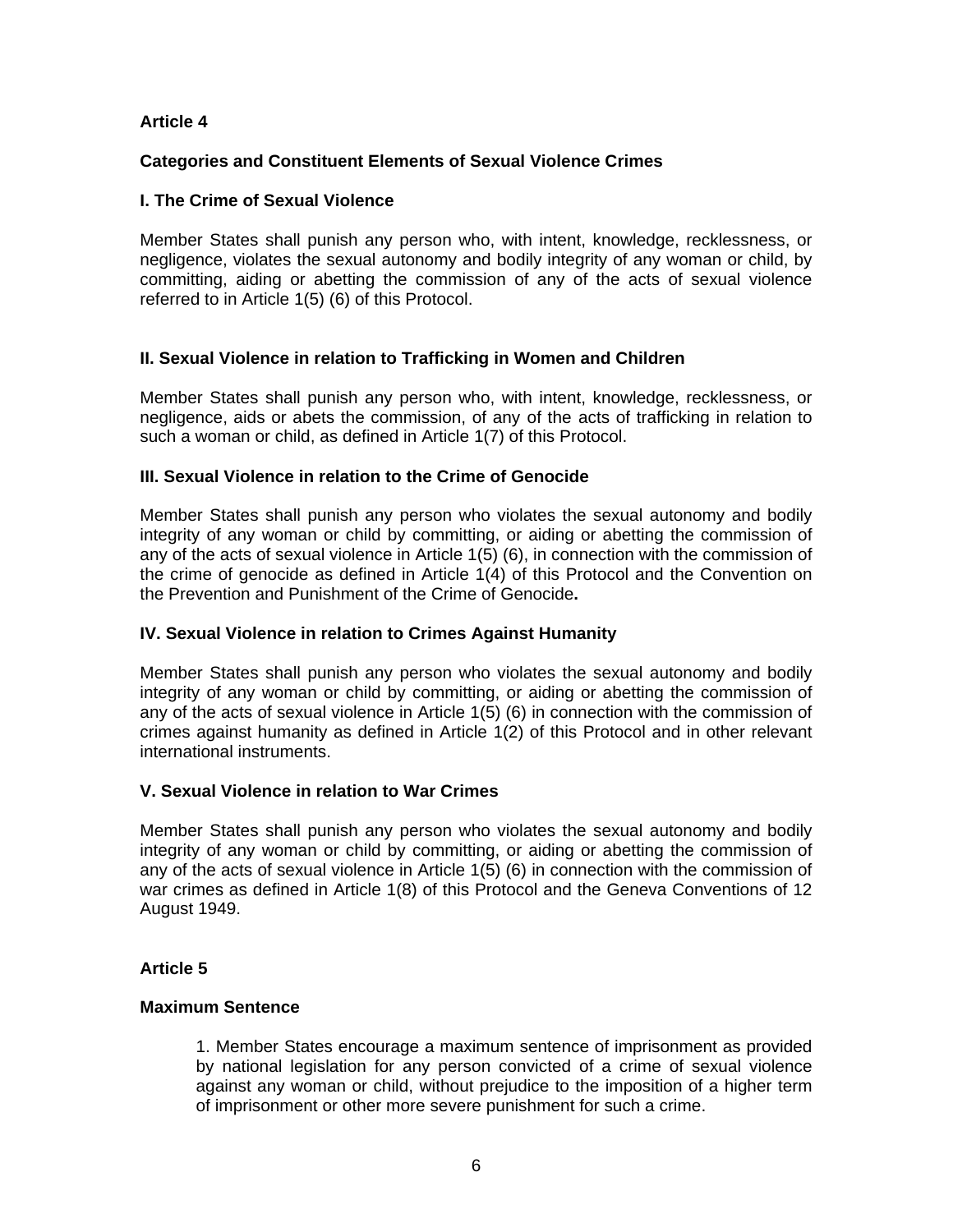2. Member States shall ensure that persons convicted of sexual violence shall be subject to social correction and rehabilitation whilst serving their sentences.

#### **Article 6**

#### **Regional Responses to Sexual Violence**

- 1. Under this Protocol, Member States agree that each Member State may, together with supporting material, transmit a written request for the arrest and surrender of a person accused of a crime of sexual violence from a Member State to the territory of the requesting Member State.
- 2. Such a request shall be transmitted through the diplomatic channels of the Member States.
- 3. Member States agree that the requested State shall cooperate with the requesting State and shall forthwith comply with the request for the arrest and surrender of an accused person to the jurisdiction of the requesting State.
- 4. Member States agree to simplify the procedures for lodging complaints of sexual violence by women, children, and other interested parties.
- 5. Member States agree that criminal procedures for the prosecution of persons accused of crimes of sexual violence shall be sensitive to the emotional state of the victims and survivors of such crimes. Under these procedures, such victims and survivors shall give evidence in camera, or by video links, and they shall neither be compelled nor required to give evidence in open criminal proceedings, nor shall the casting of aspersions on their character and integrity be permitted as part of the defence of any person charged with a crime of sexual violence.
- 6. Member States accept that no statutory limitations shall apply to sexual violence crimes in the Great Lakes Region and hence assume responsibility for ensuring that the victims and survivors of sexual violence are compensated, by the perpetrators.
- 7. Member States shall establish legal and medical procedures for assisting the victims and survivors of sexual violence, and a fund for sensitizing the perpetrators on the wrongfulness of their sexual behaviour.
- 8. The responsibility of Member States under paragraph (6) of this Article may entail the creation of a special facility under the fund for reconstruction and development, the purpose of which shall be to provide social and legal assistance, medical treatment, counseling, training, rehabilitation and reintegration of the survivors and victims of sexual violence, including those who may not be able to identify the perpetrators of sexual violence.
- 9. Member States agree to set up a special regional facility for training and sensitizing judicial officers, police units, social workers, medical officers and other categories of persons who handle cases of sexual violence in the Great Lakes Region.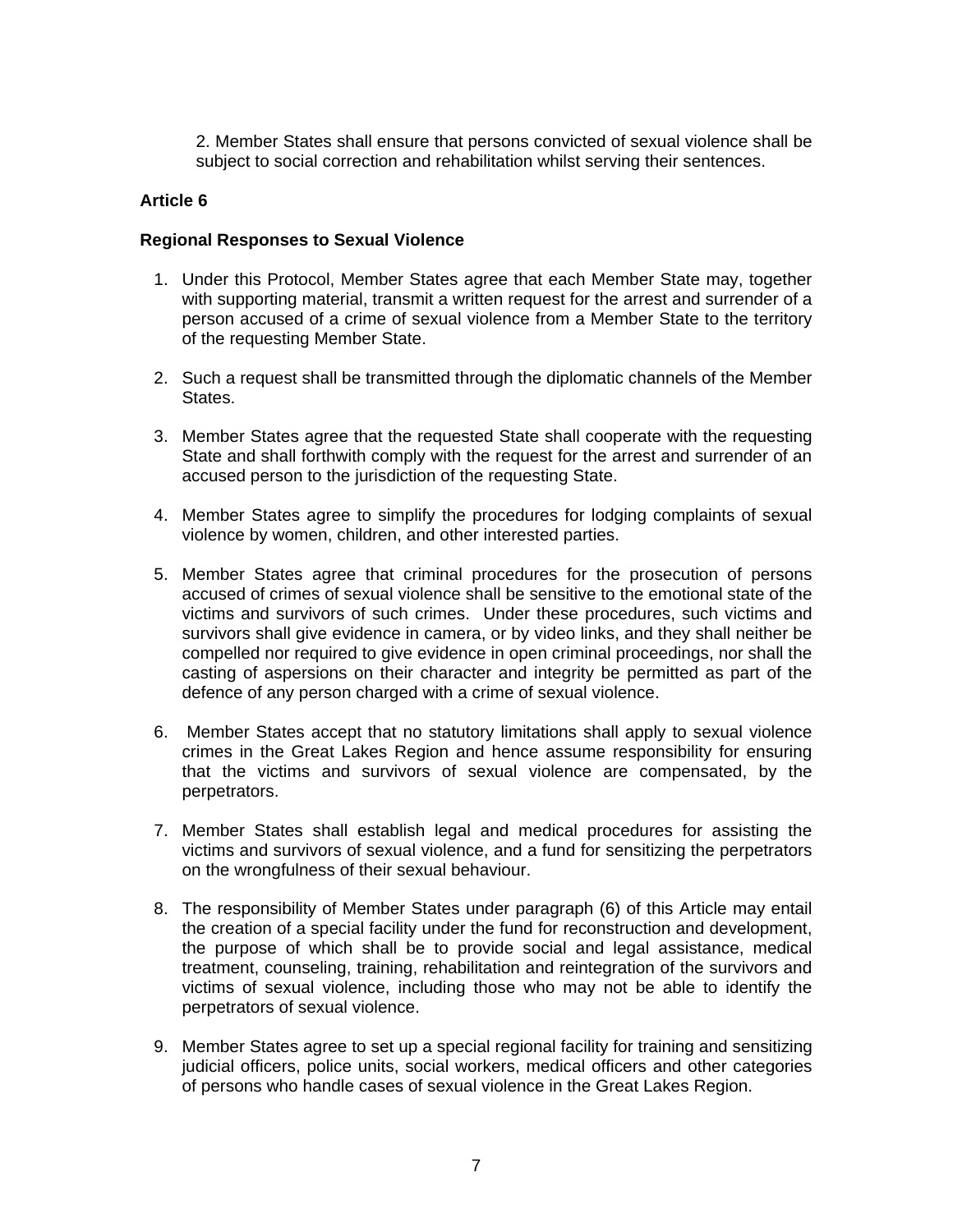10. Member States agree to harmonize all relevant national laws and criminal procedures in accordance with the provisions of this Protocol.

### **Article 7**

#### **Final Provisions**

1. This Protocol shall be an integral part of the Pact and shall not be subject to separate signature and ratification by the Member States.

2. For any Member State which has ratified the Pact in terms set out in Article 30 of the Pact, this Protocol shall automatically enter into force at the same time as the Pact in accordance with Article 33 of the Pact.

3. Nothing contained in this Protocol shall be construed to be contrary to the provisions of the Pact, the Constitutive Act of the African Union, and the Charter of the United Nations.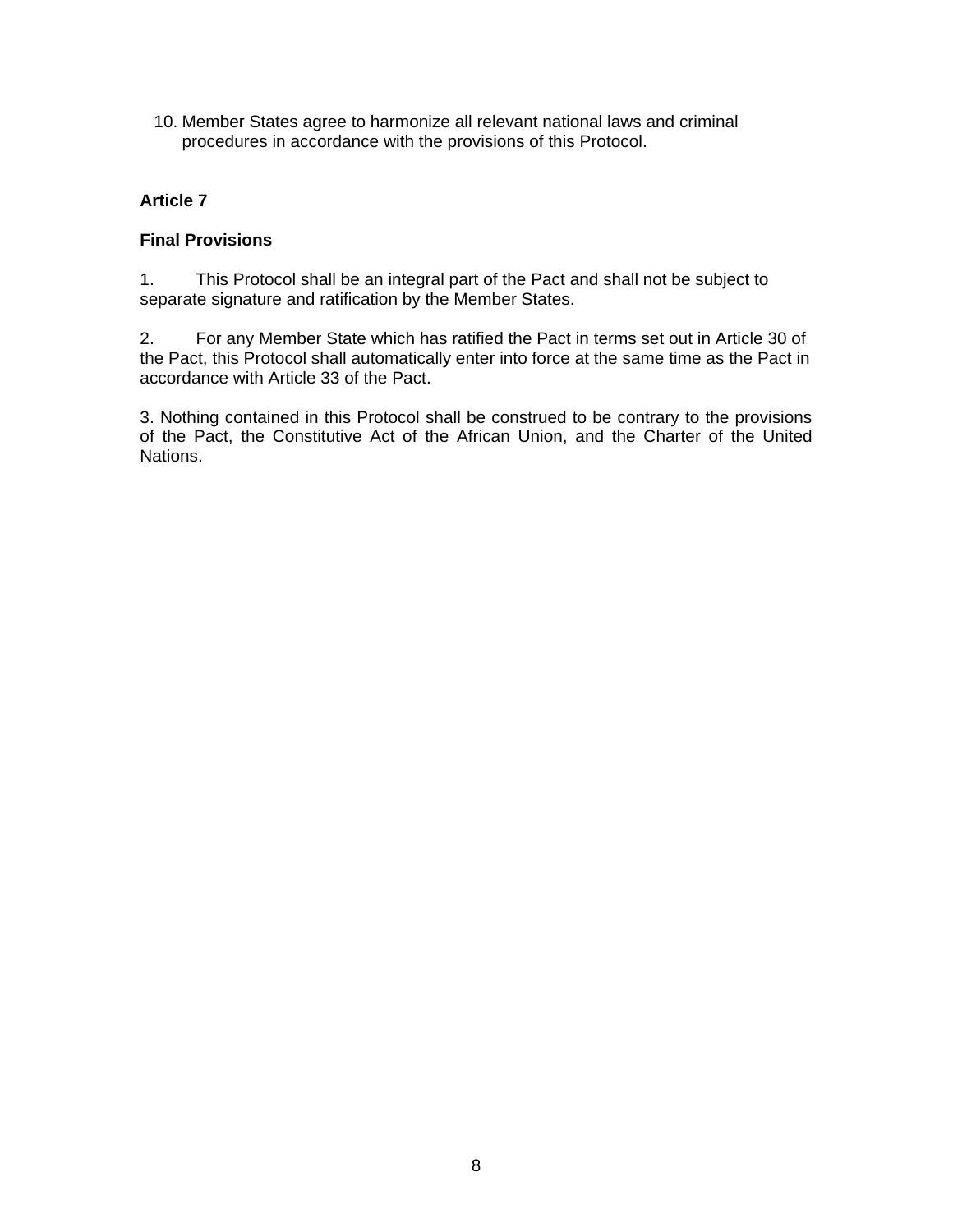Annex to the Protocol On the Prevention and Suppression of Sexual Violence against Women and Children

## **Model Legislation on the Prevention and Suppression of Sexual Violence against Women and Children**

Nairobi

**5-7 September 2006**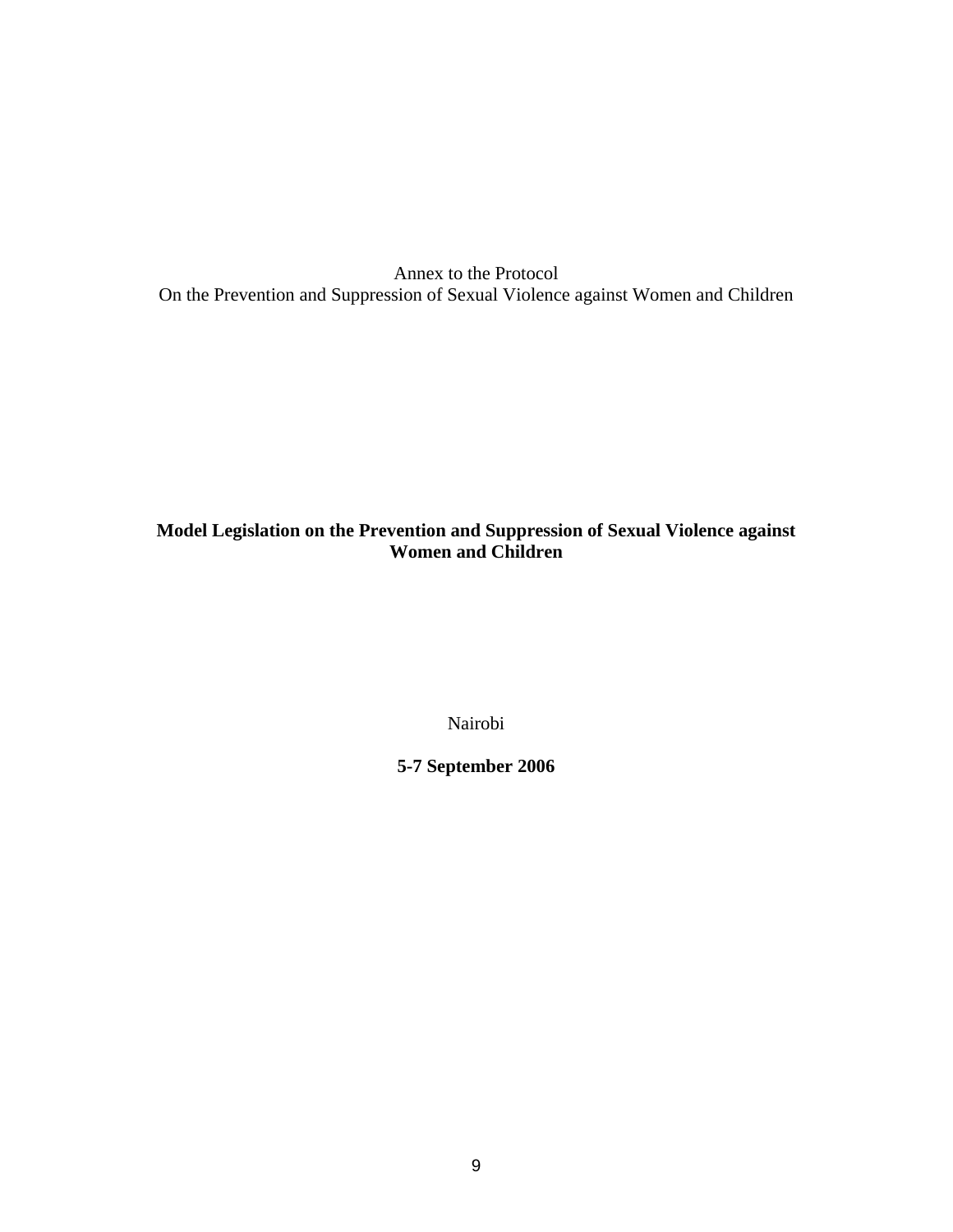# **Prevention and Suppression of Sexual Violence Against Women and Children Act**

# **Chapter ... of the Laws of the Republic of …**

An Act to give effect to the Protocol on the Prevention and Suppression of Sexual Violence Against Women and Children and to make provision for an administrative framework for the implementation of the said Protocol and other related matters.

**BE IT ENACTED** by the Parliament of the Republic as follows:-

## **ARRANGEMENT OF SECTIONS**

Section

1. Title

Part One

2. Definitions

#### Part Two

3. Legal Effect

Part Three: Prevention

- 4. Powers of the Minister
- 5. Establishment of the Committee
- 6. Functions of the Committee
- 7. Compensation Commission

Part Four: Offences and Punishment

8. The Offence of Sexual Violence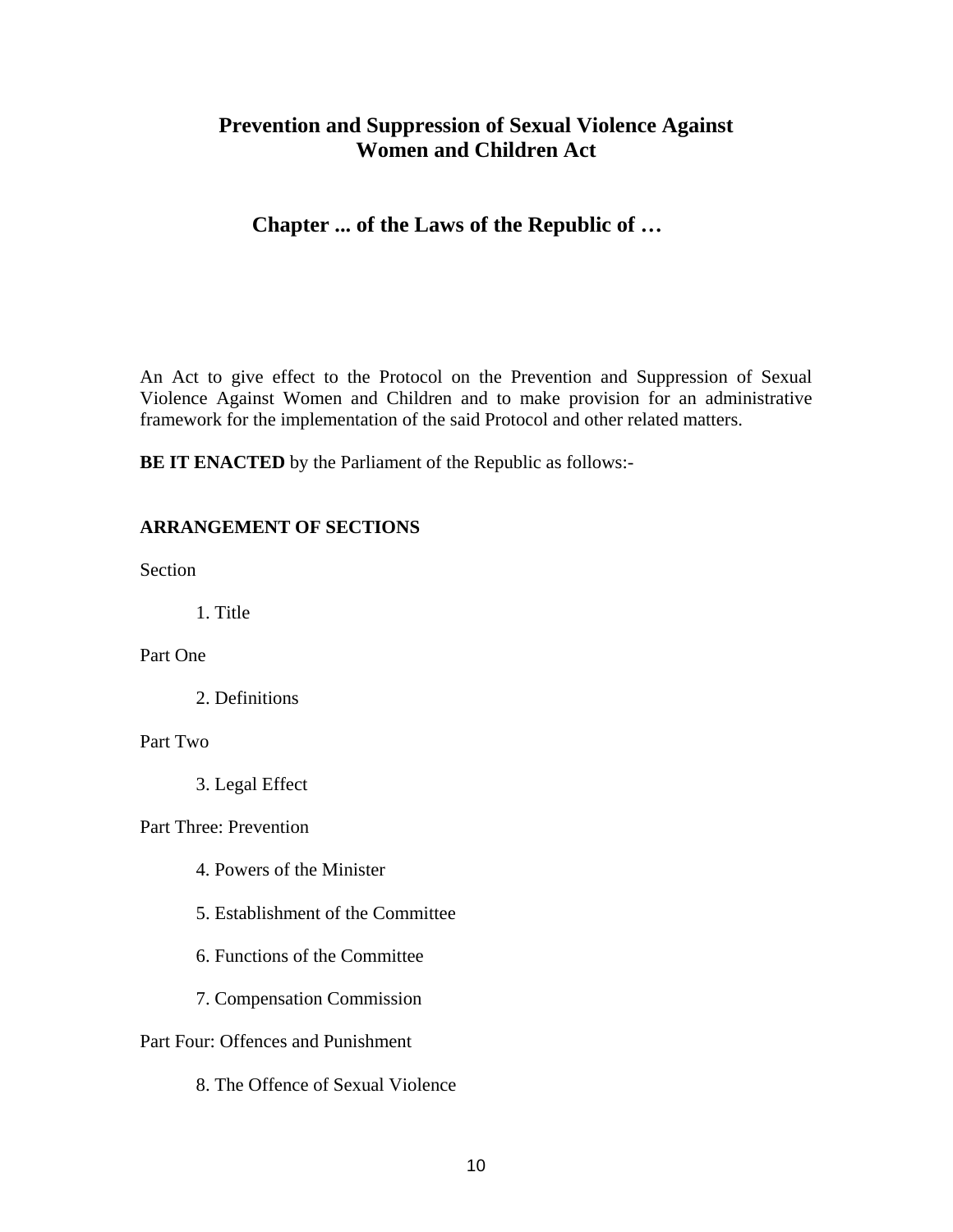9. The Offence of Sexual Violence in relation to Trafficking in Women and Children

10. The Offence of Sexual Violence in relation to the Crime of Genocide.

- 11. The Offence of Sexual Violence in relation to Crimes Against Humanity
- 12. The offence of Sexual Violence in relation to War Crimes
- 13. Maximum Sentence
- 14. Miscellaneous Final Provisions

## **Title**

S.1. This Act may be cited as the Prevention and Suppression of Sexual Violence Against Women and Children Act.

## **PART ONE**

## **Definitions**

S.2. In this Act, unless the context otherwise requires:

- (1) "Children" shall mean every human being below the age of eighteen years, unless under the law applicable to the children, majority is attained earlier;
- (2) "Civil Society" shall mean Civil Society referred to in S.  $5(1)(k)$  and S. 6(7)(8)(9) of this Act;
- (3) "Committee" shall mean the Committee for the Protection of Women and Children from Sexual Violence referred to in S. 5 of this Act;
- (4) "Commission" shall mean the Compensation Commission for Sexual Violence Claims referred to in S. 7 of this Act;
- (5) "Crimes Against Humanity" shall mean any of the following acts when committed as part of a widespread or systematic attack directed against any civilian population, with knowledge of the attack:
	- a. Murder;
	- b. Extermination;
	- c. Enslavement;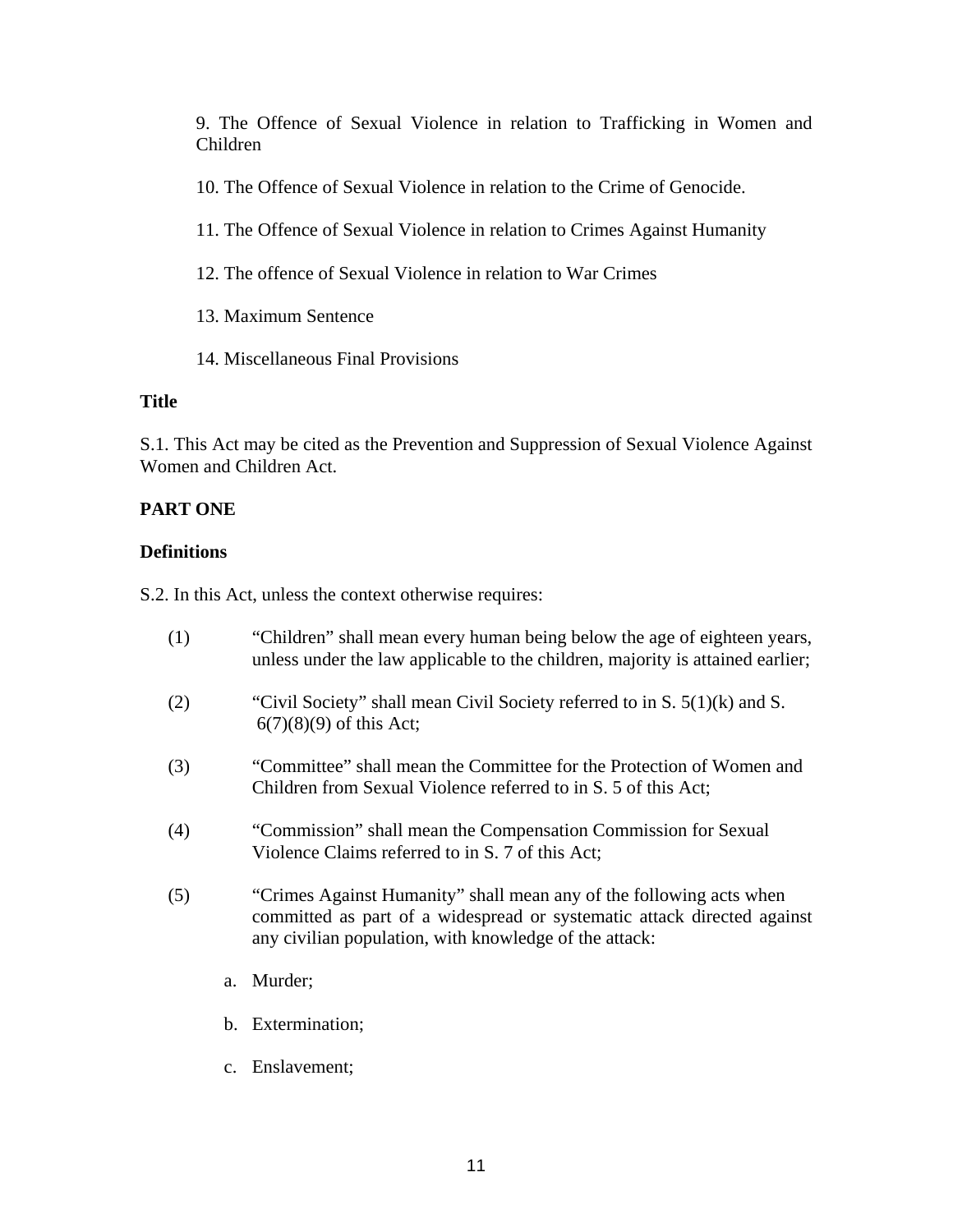- d. Deportation or forcible transfer of population;
- e. Imprisonment or other severe deprivation of physical liberty in violation of fundamental rules of international law;
- f. Torture;
- g. Rape, sexual slavery, enforced prostitution, forced pregnancy, enforced sterilization, or any other form of sexual violence of comparable gravity;
- h. Persecution against any identifiable group or collectivity on political, racial, national, ethnic, cultural, religious, gender or other grounds that are universally recognized as impermissible under international law, in connection with any act referred to in this paragraph or any crime in international criminal law;
- i. Enforced disappearance of women and children;
- j. The crime of apartheid in relation to women and children;
- k. Other inhumane acts of a similar character intentionally causing great suffering, or serious injury to body or to mental or the physical health of women and children;
- (6) "Gender" shall mean the social relations between men and women, within the context of society;
- (7) "Genocide" shall mean any of the following acts committed with intent to destroy, in whole or in part, a national, ethnical, racial or religious group, as such:
	- f. Killing members of the group;
	- g. Causing serious bodily or mental harm to members of the group;
	- h. Deliberately inflicting on the group conditions of life calculated to bring about its physical destruction in whole or in part;
	- i. Imposing measures intended to prevent births within the group;
	- j. Forcibly transferring children of the group to another group;

 (8) "Fund" shall refer to a fund established under Section 4 for supporting and compensating victims of sexual offences as well as strengthening existing institutions and other appropriate mechanisms involved in the work of suppressing sexual violence.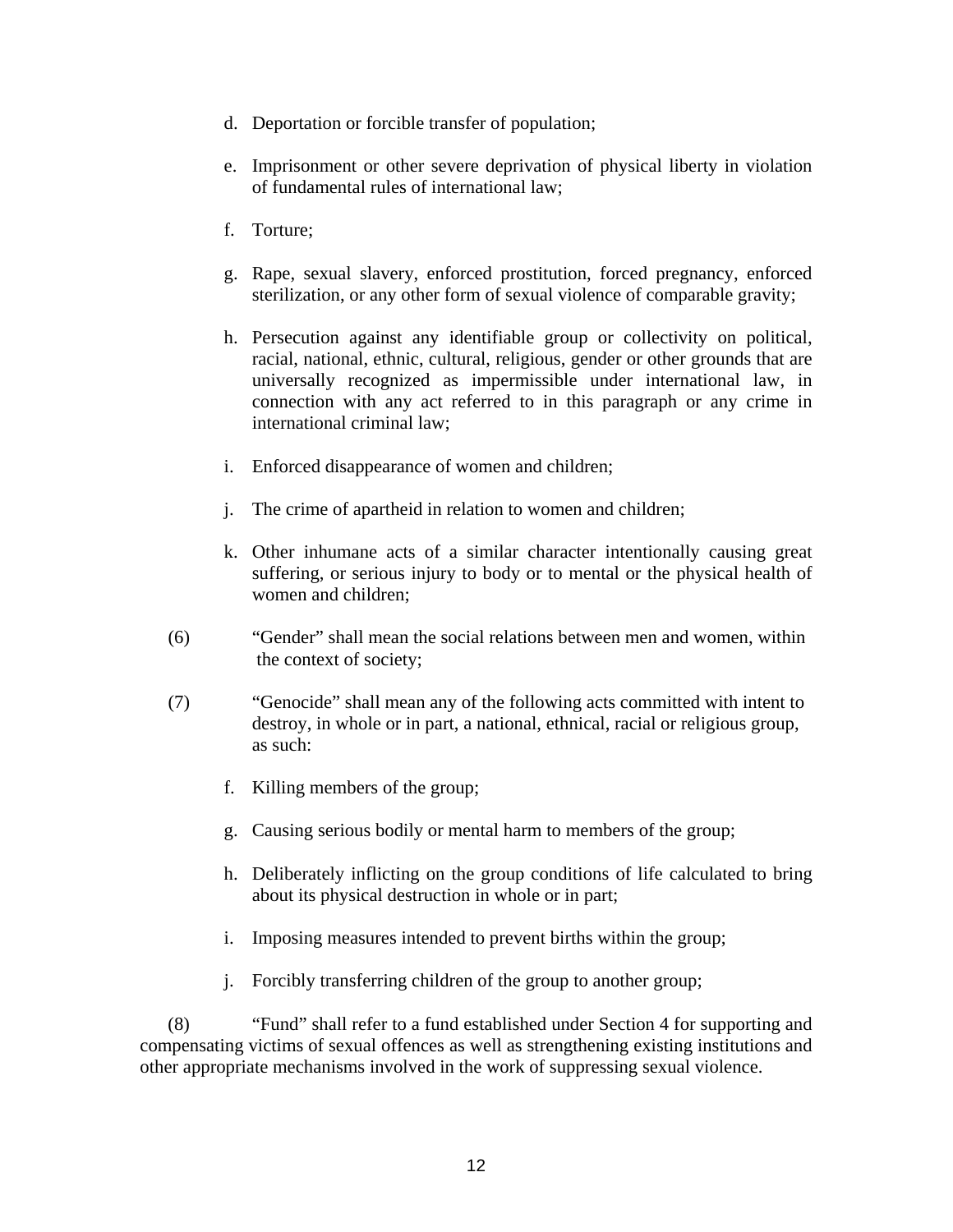- (8) "Minister" shall mean the Minister referred to in S. 4 of this Act;
- (9) "Protocol" shall mean the Protocol on the Prevention and Suppression of Sexual Violence Against Women and Children;
- (10) "Sexual" violence shall mean any act which violates the sexual autonomy and bodily integrity of women and children under international criminal law, including, but not limited to:
	- a. rape;
	- b. sexual assault;
	- c. grievous bodily harm;
	- d. assault or mutilation of female reproductive organs;
	- e. sexual slavery;
	- f. enforced prostitution;
	- g. forced pregnancy;
	- h. enforced sterilization;
	- i. Harmful practices, inclusive of all behaviour, attitudes and/or practices which negatively affect the fundamental rights of women and children, such as their right to life, health, dignity, education and physical integrity, as defined in the Protocol to the African Charter on Human and Peoples' Rights on the Rights of Women in Africa;
	- j. Sexual exploitation or the coercion of women and children to perform domestic chores or to provide sexual comfort;
	- k. Trafficking in, and smuggling of, women and children for sexual slavery or exploitation;
	- l. Enslavement by the exercise of any or all of the powers attaching to the right of ownership over women and includes the exercise of such power in the course of trafficking in women and children;
	- m. Forced abortions or forced pregnancies of women and girl children arising from the unlawful confinement of a woman or girl child forcibly made pregnant, with the intent of affecting the composition of the identity any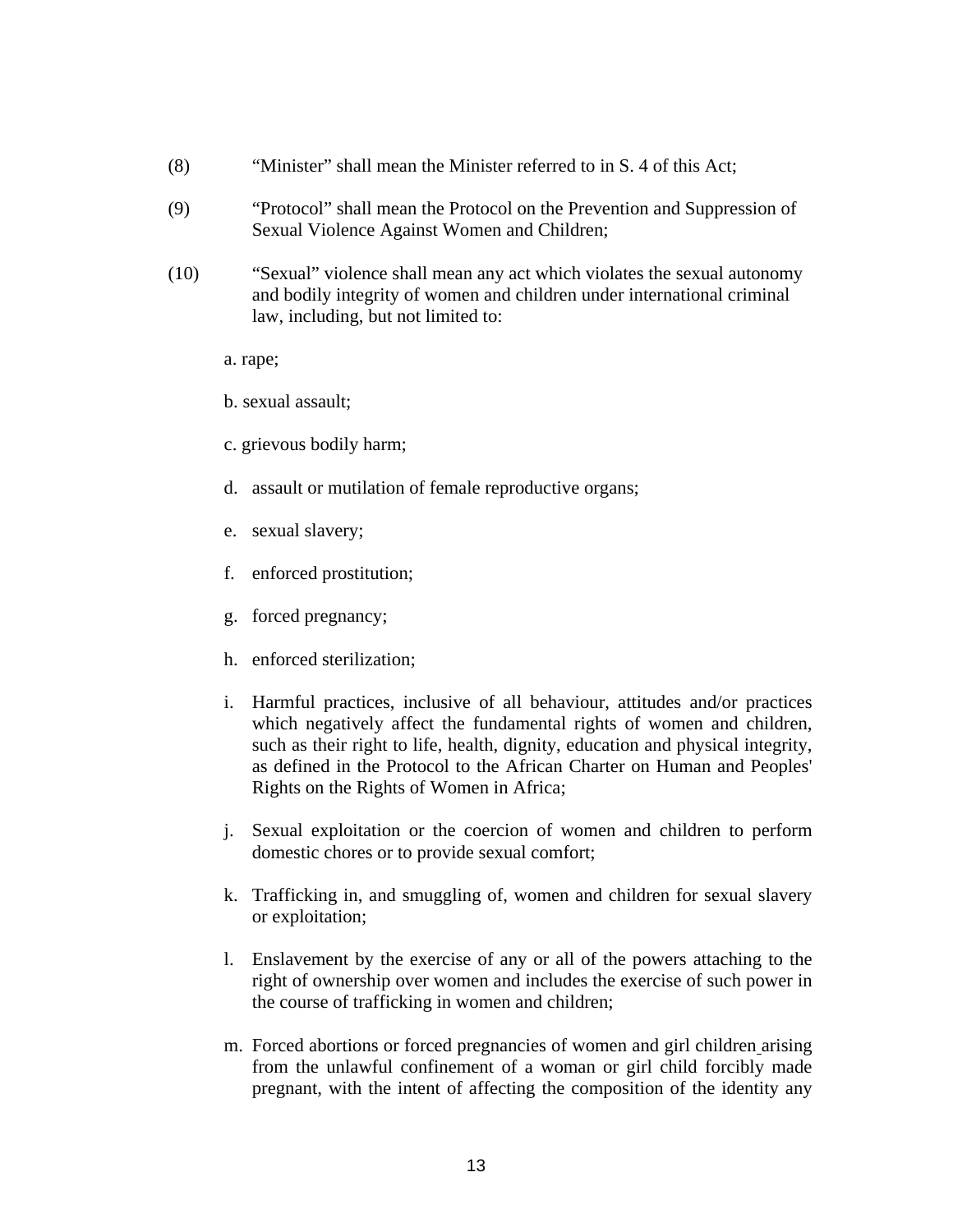population or carrying out other grave violations of international law, and as a syndrome of physical, social, and psychological humiliation, pain and suffering and subjugation of women and girls;

- n. Infection of women and children with sexually transmitted diseases, including HIV/AIDS; and.
- o. Any other act or form of sexual violence of comparable gravity;
- (11) "Senior Public Official" shall refer to a Senior Public Official referred to in  $S.$  4(3) of this Act;
- (12) "Sexual violence" shall also mean gender-based violence that is directed against a woman because she is a woman or that affects women disproportionately. It includes acts that inflict physical, mental or sexual harm or suffering, threats of such acts, coercion and other deprivations of liberty, as defined by the United Nations Committee on the Elimination of All Forms of Discrimination Against Women, in General Recommendation 19;
- (13) "Trafficking in persons" shall mean the recruitment, transportation, transfer, harbouring or receipt of persons, by means of the threat or use of force or other forms of coercion, of abduction, of fraud, of deception, of the abuse of power or of a position of vulnerability or of the giving or receiving of payments or benefits to achieve the consent of a person having control over another person, for the purpose of exploitation. Exploitation shall include, at a minimum, the exploitation of the prostitution of others or other forms of sexual exploitation, forced labour or services, slavery or practices similar to slavery, servitude or the removal of organs;
- (14) "United Nations Agencies" shall mean mandated Agencies of the United Nations referred to in S.  $6(7)(8)(9)$ ;
- (15) "War crimes" shall mean grave breaches of the Geneva Conventions of 12 August 1949, namely, any of the following acts against persons or property protected under the provisions of the relevant Geneva Convention:
	- a. Wilful killing;
	- b. Torture or inhuman treatment, including biological experiments;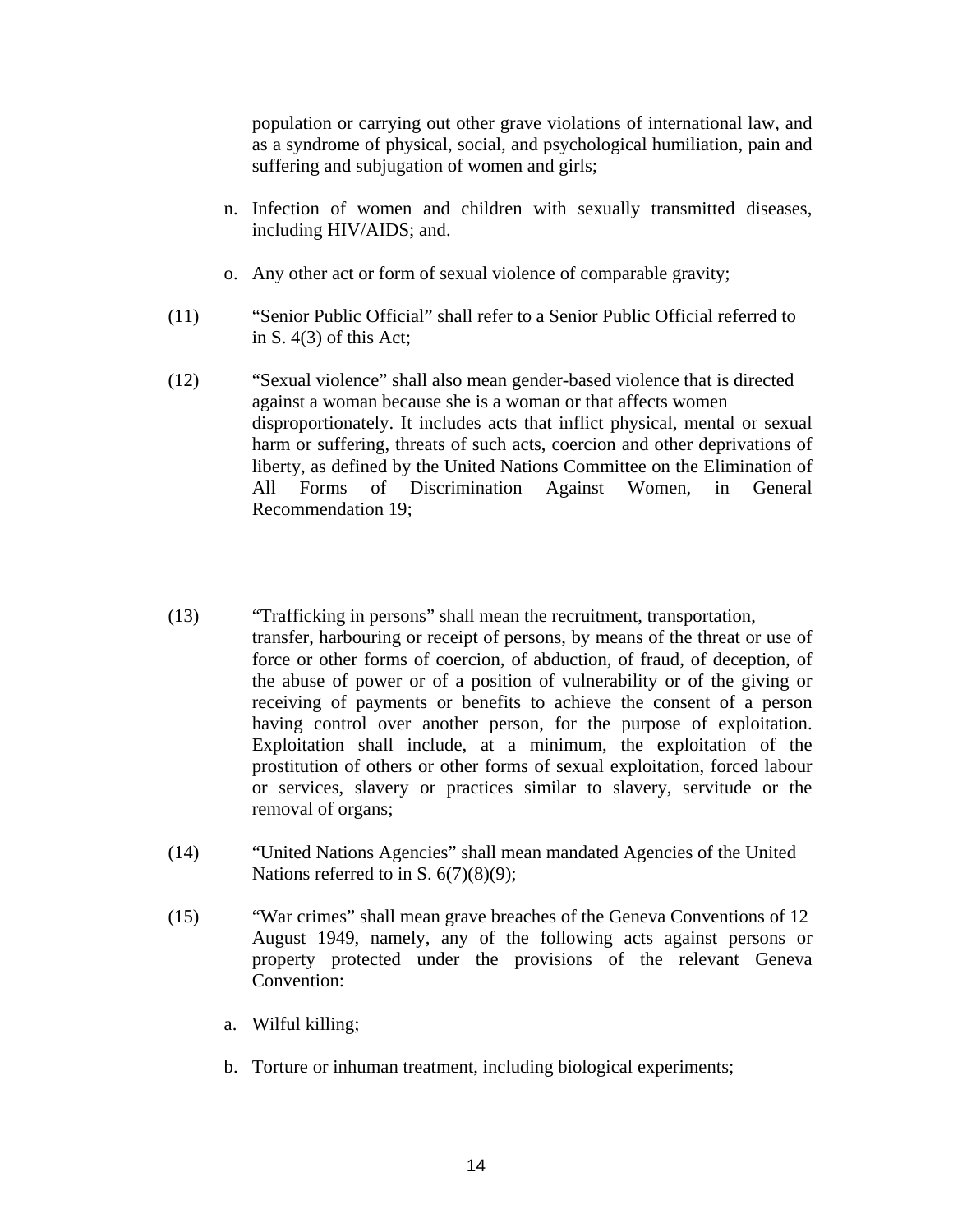- c. Wilfully causing great suffering, or serious injury to body or health;
- d. Extensive destruction and appropriation of property, not justified by military necessity and carried out unlawfully and wantonly;
- e. Compelling a prisoner of war or other protected person to serve in the forces of a hostile Power;
- f. Wilfully depriving a prisoner of war or other protected person of the rights of fair and regular trial;
- g. Unlawful deportation or transfer or unlawful confinement;
- h. Taking of hostages;
- (16) "Women" shall mean human beings of the female sex.

## **PART FOUR**

## **Legal Effect**

- S.3 Subject to the provisions of this Act:
	- (1) The Protocol shall have legal effect within, and throughout, the Republic;
	- (2) The Protocol shall provide the legal means for preventing and suppressing the perpetration of sexual violence against women and children, whether in private or in public and in times of peace or situations of armed conflict;
	- (3) All laws, procedures and regulations of the Republic, which apply to sexual violence against women and children, shall be construed to conform to the provisions of the Protocol;
	- (4) No person shall commit any act of sexual violence against any woman or child;

(5) Any person whosoever commits an act of sexual violence against a woman or child

shall be prosecuted and, if found guilty, shall be punished in accordance with the provisions of the Protocol or under any existing law of the Republic which provides for a greater penalty than that provided for in the Protocol;

(6) Provided that the criminal liability of any person charged with a crime of sexual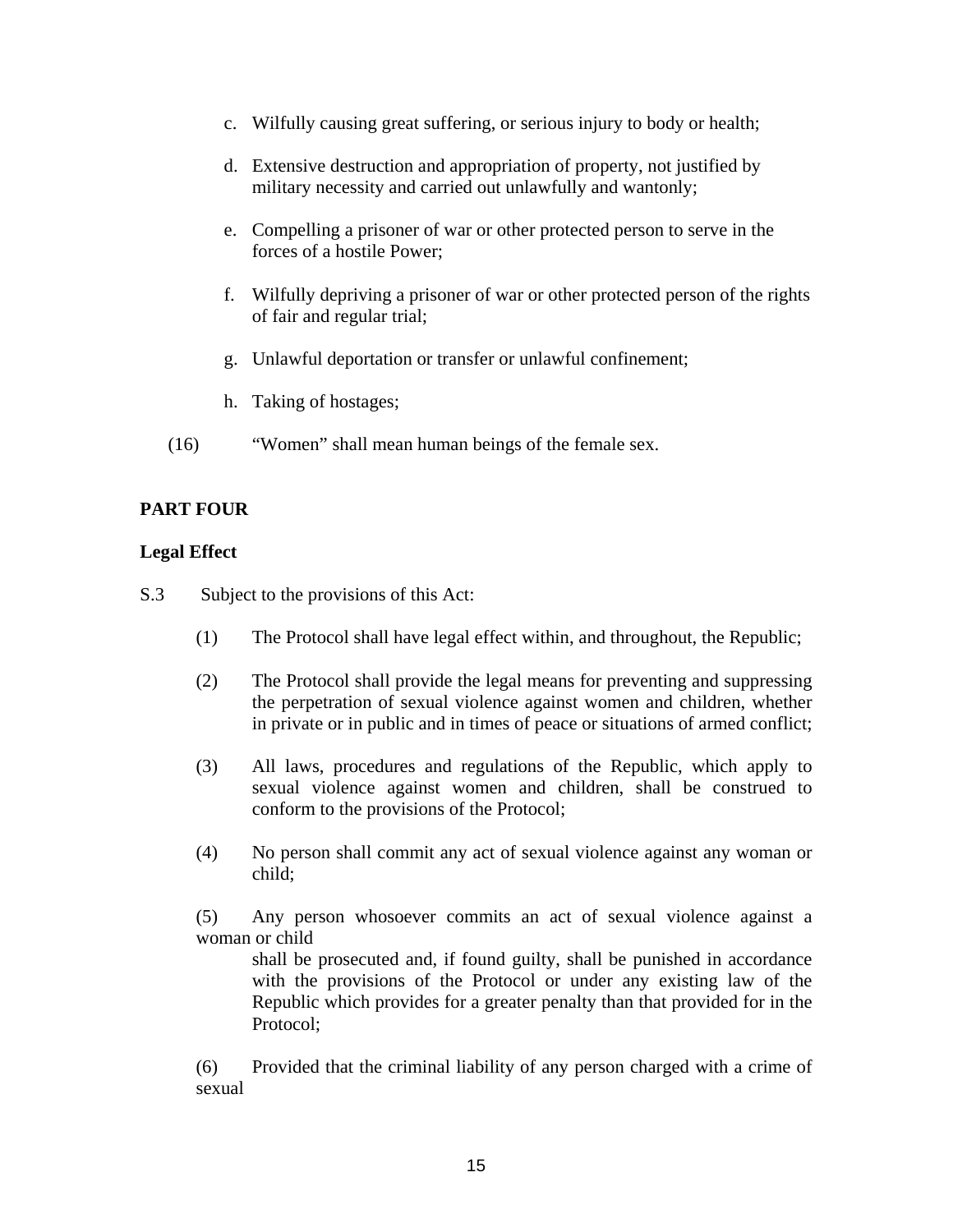violence shall, in all appropriate circumstances, be determined by reference to the interpretation of such a crime according to the prevailing principles of international criminal law;

(7) Prosecution of crimes of sexual violence as well as any claims brought by the

victims or survivors of such crimes shall not be time barred by any statute of limitation in force in the Republic.

## **PART THREE**

## **PREVENTION**

## **Powers of the Minister**

- S.4 The Minister shall be responsible for the legal and administrative implementation of this Act. For this purpose, the Minister shall:
	- (1) Prescribe by statutory instrument regulations for the implementation of this Act consistent with the Protocol;
	- (2) Ensure the protection of women and children from sexual violence in conjunction with the Committee for the Protection of Women and Children from Sexual Violence as established under S 5;
	- (3) Appoint a senior public official as Chairperson of the Committee for the Protection of Women and Children from Sexual Violence;
	- (4) Appoint members of the Compensation Commission for Sexual Violence Claims under S. 7;
	- (5) Nominate suitably qualified persons from the Judiciary, Police, Social Work Units, Medical Personnel and other Units dealing with sexual violence, to receive specialised training and sensitisation from a special regional facility established under Article 6(9) of the Protocol;
	- (6) Harmonise all relevant national laws and criminal procedures in accordance with the provisions of the Protocol, acting upon the advice of the Committee for the Protection of Women and Children from Sexual Violence;
	- (7) Transmit, with supporting material, written requests for the arrest and surrender, from a Member State to the Republic, of a person charged with a crime of sexual violence, in accordance with the provisions of Article  $6(1)(2)$ of the Protocol;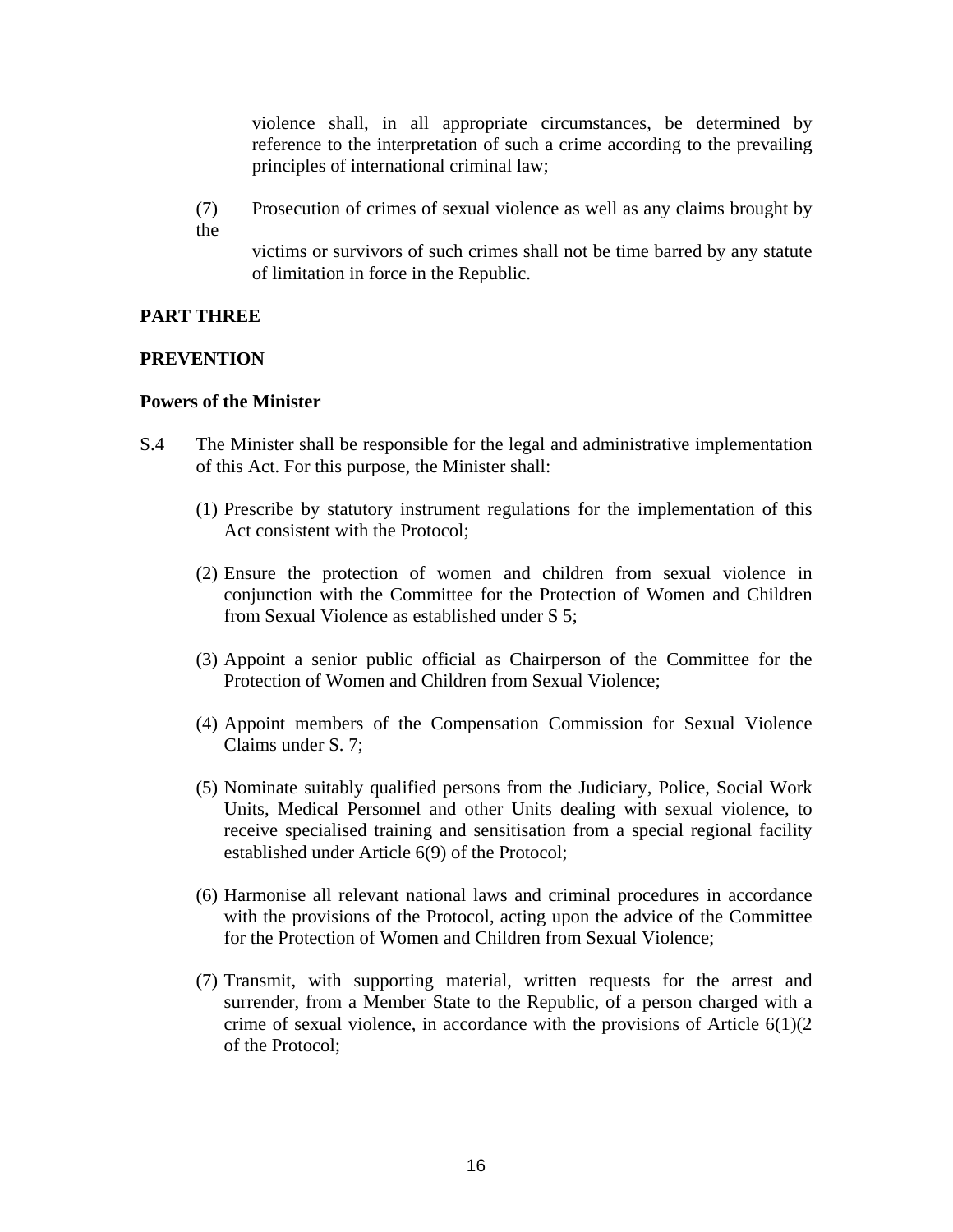- (8) Receive, with supporting material, written requests for the arrest and surrender, to a Member State from the Republic, of a person accused of a crime of sexual violence, in accordance with the provisions of Article 6(1)(2 of the Protocol;
- (9) Upon receiving such a request, forthwith facilitate the arrest and surrender of an accused person to the jurisdiction of the requesting State in accordance with the provisions of Article 6(3) of the Protocol;
- (10) Ensure that persons convicted of sexual violence shall be socially corrected and rehabilitated from sexual violence against women and children whilst serving their sentences;
- (11) Ensure that the Committee receives funds allocated from the regional fund for reconstruction and development under Article 6(8) of the Protocol, for the provision of social and legal assistance, medical treatment, counselling, training, rehabilitation and reintegration of all the survivors and victims of sexual violence.

### *Committee for the Protection of Women and Children from Sexual Violence*

- S.5 There is hereby established a Committee for the Protection of Women and Children from Sexual Violence.
	- (1) The Committee shall consist of:
		- (a) A Chairperson of the Committee, who shall be nominated by the Minister in accordance with Article 4 (3);
		- (b) A member of the Judiciary;
		- (c) A member of the Police Force;
		- (d) A representative of the Ministry responsible for Foreign Affairs;
		- (e) A representative Ministry responsible for Home Affairs;
		- (f) A representative Ministry responsible for Social Affairs, or Social Rehabilitation;
		- (g) Two representatives of the Ministry responsible for Women or Gender and Youth;
		- (h) A representative of the Ministry responsible for Legal Affairs;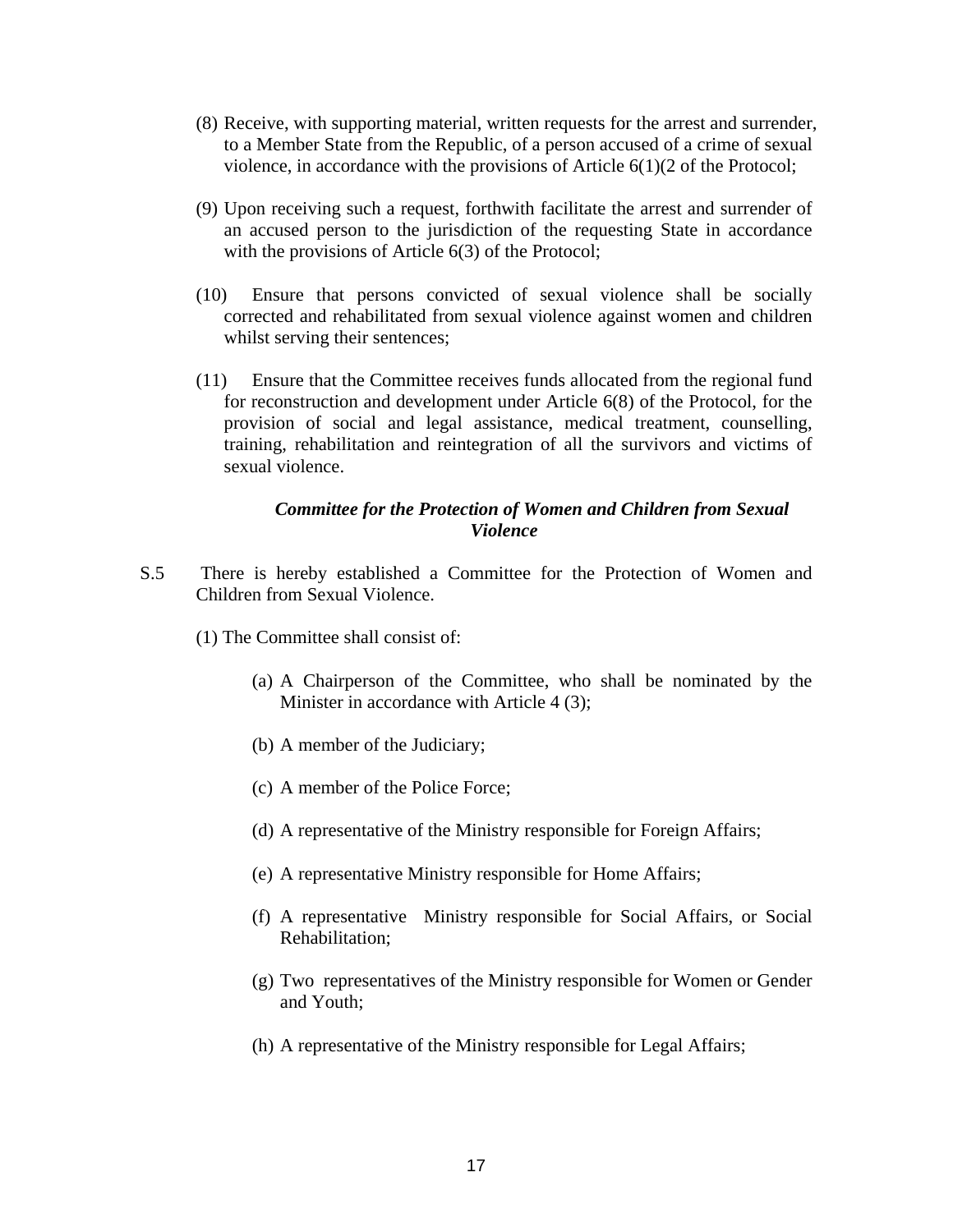- (i) A representative of the Ministry responsible for Finance or Economic Development;
- (j) A representative of each of the Agencies of the United Nations operating in the Republic;
- (k) Such representatives of Women and Children's Civil Society organizations as the Committee may decide;
- (l) Such number of the representatives of women and children as the Committee may decide.

(2) The Committee shall be a permanent body, which shall sit in session at least once a week.

 (3) The Chairperson shall convene and preside over the meetings of Committee at least once a week.

(4) The Committee shall elect a Secretary who shall maintain an official record of the proceedings of the Committee.

(5) The Committee shall elaborate and adopt such internal procedures as it may deem fit, provided that such procedures shall be conducive to the protection of women and children from sexual violence.

(6) The Committee shall establish such specialized Sub-Committees, as it may deem expedient provided that it shall establish a Sub-Committee for women and another Sub-Committee for children.

#### *Functions of the Committee*

- S.6 The functions of the Committee shall be to:
	- (1) Coordinate the protection of women and children from sexual violence under S. 4(3);
	- (2) Advise the Minister on the harmonisation of all relevant national laws and criminal procedures in accordance with the provisions of the Protocol;
	- (3) Facilitate the ratification, where necessary, and the domestic implementation and mainstreaming within the Republic, of the Convention on the Elimination of All Forms of Discrimination Against Women 1979 together with General Recommendation 19 on Violence Against Women, the Protocol to Prevent, Suppress and Punish Trafficking in Persons, Especially Women and Children 2000 and the Protocol to the African Charter on Human and Peoples' Rights on the Rights of Women in Africa 2003;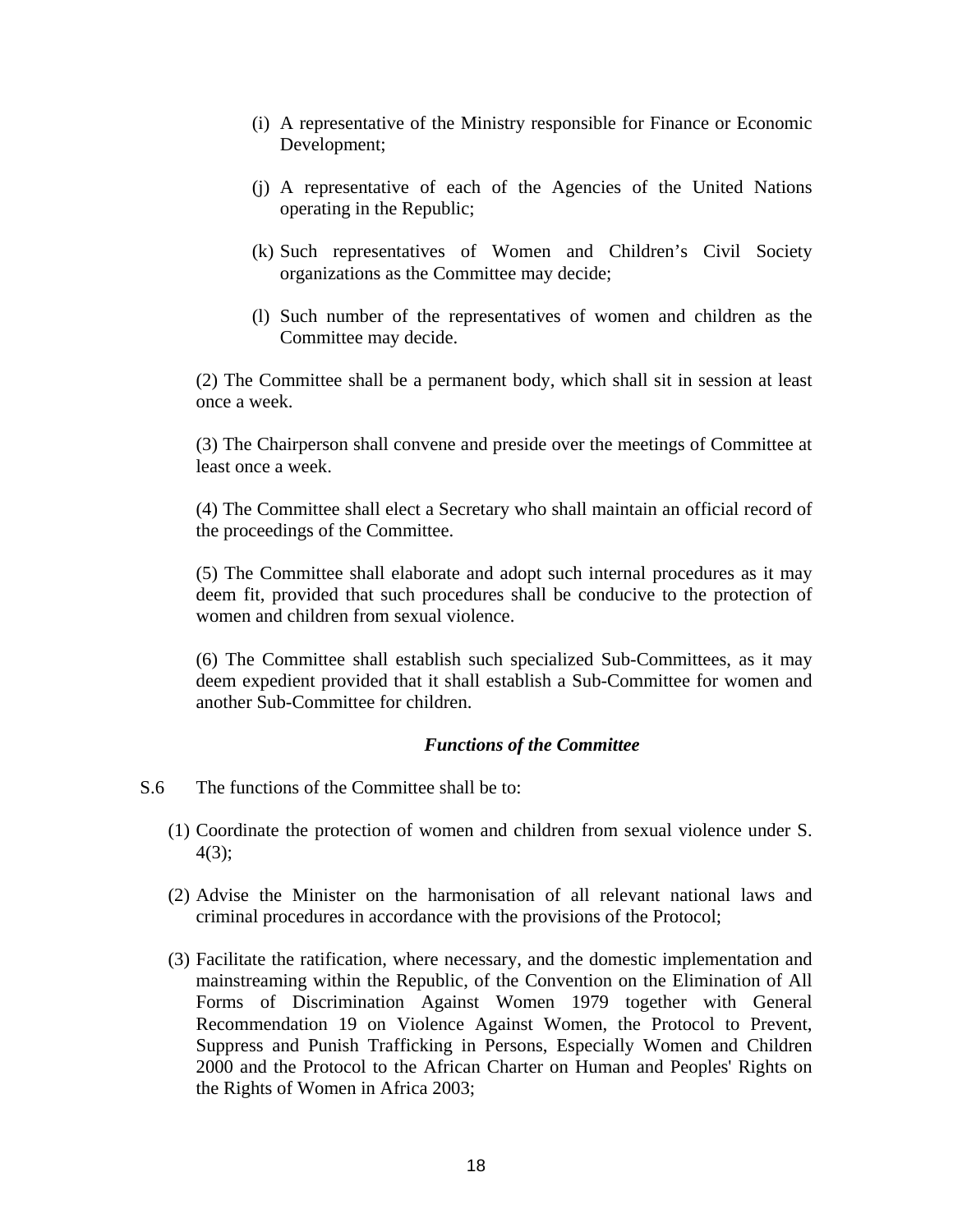- (4) Secure the ratification, where necessary, and the domestic implementation and mainstreaming of the African Charter on the Rights and Welfare of the Child and the Convention on the Rights of the Child 1999;
- (5) Secure the implementation and mainstreaming of Security Council Resolution 1325 (2000);
- (6) Assess the protection needs of women and children and sensitize the public on the incidence of sexual violence and its detrimental consequences on the physical, mental, psychological, and health welfare of women and children;
- (7) Coordinate the protection of women and children from sexual violence between the relevant Ministries of Government, Agencies of the United Nations, the African Union, and Civil Society, throughout the Republic;
- (8) Determine and establish procedures and channels of engagement and cooperation between the organs of Government, Agencies the United Nations, the African Union, and Civil Society for the purpose of enhancing effectiveness of the protection of women and children from sexual violence;
- (9) Serve as the official focal body representing the organs of Government, Agencies of the United Nations, the African Union, and Civil Society, responsible for providing and monitoring the protection of women and children from sexual violence;

(10) Serve as the focal point for lodging complaints of sexual violence by women and children

or other interested persons or organisations, on behalf of women and children;

(11) To present, on behalf of such complainants, claims of compensation to the Sexual Violence

Compensation Claims Commission under S. 7.;

(12) Advise and assist victims or survivors of sexual violence on the legal and medical

procedures relating to their claims, treatment, counseling and rehabilitation;

(13) Ensure that criminal procedures for the prosecution of persons charged with crimes of

 sexual violence shall be sensitive to the emotional state of the victims or survivors of such

 crimes and that such victims and survivors shall give evidence in camera, or by video links;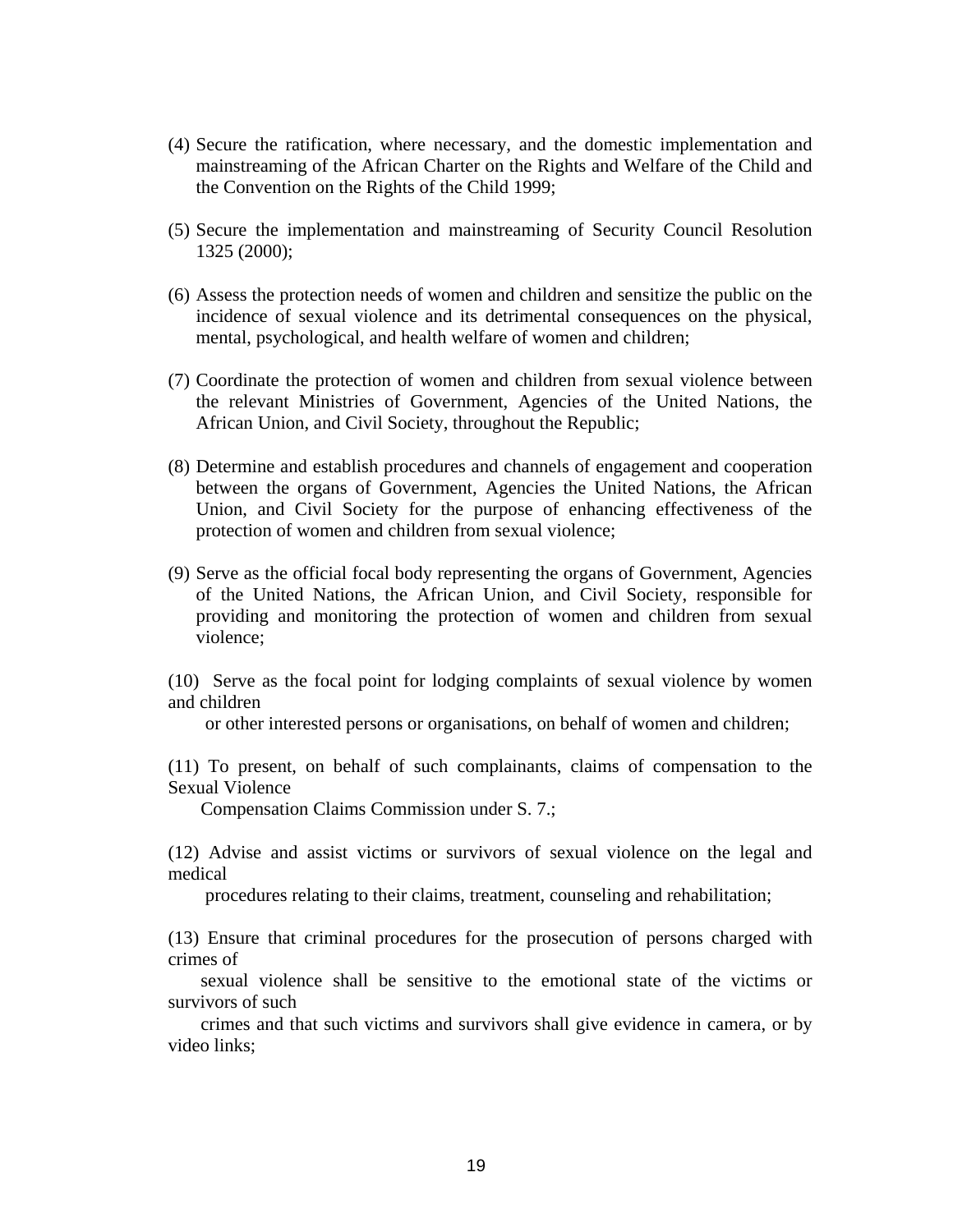(14) To monitor criminal proceedings relating to sexual violence and to ensure that in such

 proceedings, the victims or survivors of sexual violence shall neither be compelled nor

 required to give evidence in open criminal proceedings, and that the casting of aspersions

 on their character and integrity shall not be permitted as part of the defence of any person

charged with a crime of sexual violence;

(15) To monitor and supervise the implementation of the Protocol under this Act.

#### **Commission for Compensation of Victims of Sexual Violence**

- **S.7** There is hereby established a Compensation Commission for Sexual Violence Claims.
- (1) The Commission shall consist of five persons appointed by the Minister under S. 4(4) and the majority of the members shall be women.
- (2) The Minister shall appoint a Chairperson of the Commission from amongst its Members.
- (3) Members of the Commission shall be women of high integrity who shall be qualified in the

fields of journalism, law, medicine, psychology, and sociology.

- (4) Members of the Commission and shall enjoy security of tenure.
- (5) The Commission shall receive assessed claims for compensation from the Committee in

 accordance with S. 6(11) and shall determine the quantum of compensation to be paid to

 individual victims or survivors who lodged such claims to the Committee under S. 6(10).

(6) The Commission shall also determine the person or organ responsible for paying such compensation in whole or in part.

#### **PART TWO**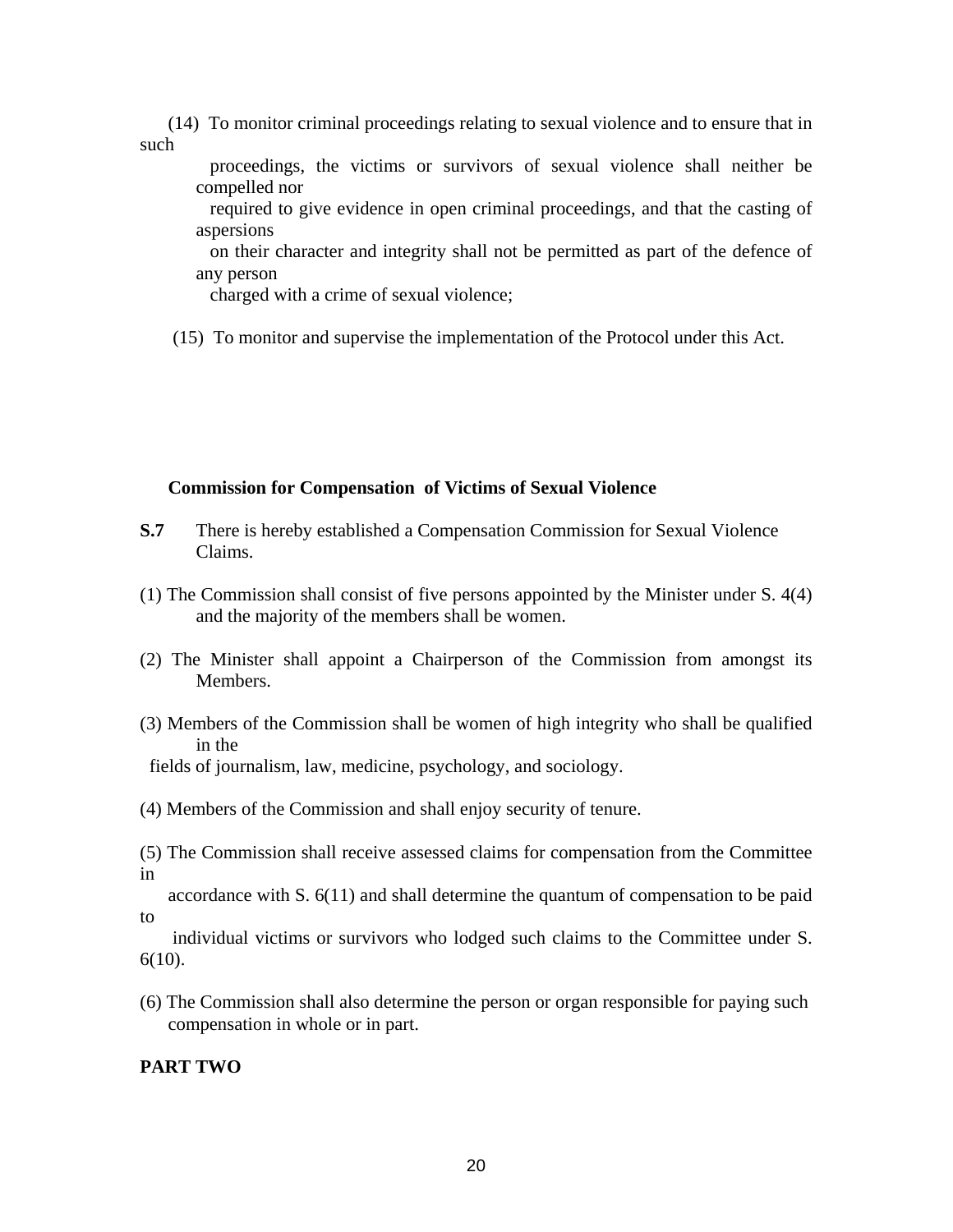## **OFFENCES OF SEXUAL VIOLENCE AND PUNISHMENT FOR COMMITTING SUCH OFFENCES**

## **The Offence of Sexual Violence**

S.8 A person commits an offence of sexual violence under this Act if, with intent, knowledge, recklessness, or negligence, he or she violates the sexual autonomy and bodily integrity of any woman or child, by committing, aiding or abetting the commission of any of the acts of sexual violence referred to in S. 2(10) (12) of this Act.

## **The Offence of Sexual Violence in relation to Trafficking in Women and Children**

S.9 A person commits an offence of sexual violence under this Act if, with intent, knowledge, recklessness, or negligence, he or she aids or abets the commission, of any of the acts of trafficking in relation to such a woman or child, as defined in Article 2(13) of this Act.

## **The Offence of Sexual Violence in relation to the Crime of Genocide.**

S. 10. A person commits an offence of sexual violence if he or she violates the sexual autonomy and bodily integrity of any woman or child by committing, or aiding or abetting the commission of any of the acts of sexual violence in  $S(2(10)(12))$  in connection with the commission of the crime of genocide as defined in S.2(7) of this Act and the Convention on the Prevention and Punishment of the Crime of Genocide**.** 

## **The Offence of Sexual Violence in relation to Crimes Against Humanity**

S.11 A person commits an offence of sexual violence under this Act if he or she violates the sexual autonomy and bodily integrity of any woman or child by committing, or aiding or abetting the commission of any of the acts of sexual violence in S.2(10(12) in connection with the commission of crimes against humanity as defined in S.2(5) of this Act.

#### **The offence of Sexual Violence in relation to War Crimes**

S.12 A person commits an offence of sexual violence under this Act if he or she violates the sexual autonomy and bodily integrity of any woman or child by committing, or aiding or abetting the commission of any of the acts of sexual violence in Article S.2(10)(12) in connection with the commission of war crimes as defined in S. 2(15) of this Act and the Geneva Conventions of 12 August 1949.

#### **Maximum Sentence**